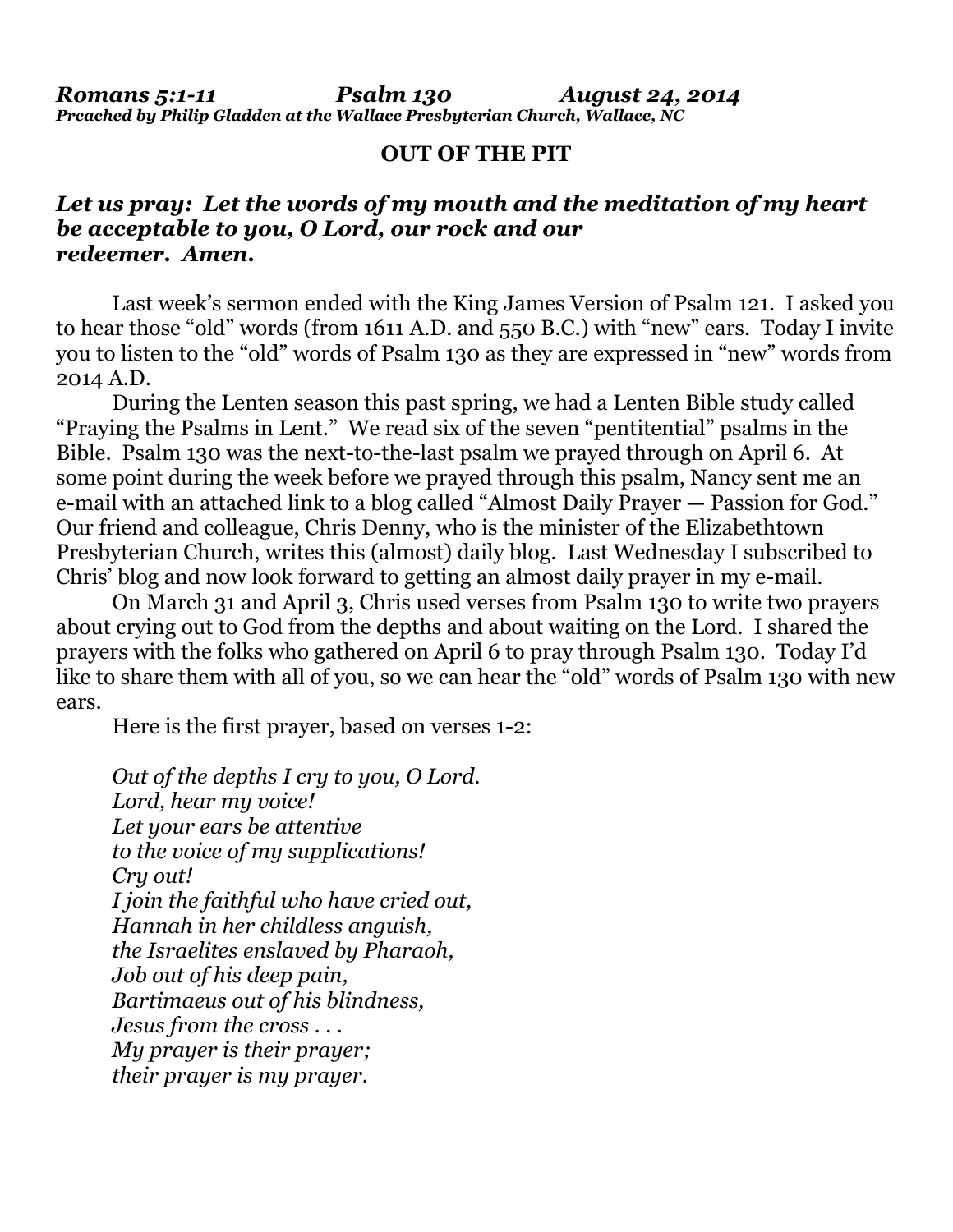*"Lord, have mercy upon us!" You alone know my anguish; You alone know my need; You alone know my failures; You alone know how often I have sinned against You in thought, word, or deed by what I did or by what I left undone.* 

 *"Lord, have mercy upon us!" Kyrie Eleison. "Christ, have mercy upon us!" Christe Eleison. Amen.* 

The second prayer is called "Waiting . . ."

*I wait for the LORD, my soul waits, and in his word I hope; my soul waits for the Lord more than those who watch for the morning, more than those who watch for the morning.* 

 *Waiting, waiting. Lord, how much of life is spent waiting. How many times do I remember my father say, "Your time's coming!"* 

 *But for now I wait and pray, "Thy kingdom come, Thy will be done . . ." And yet, Lord Jesus, you said, "The Kingdom of God is at hand!" And you said that so long ago. The Kingdom has come, and yet my life and the life of the world seems to be the same then as now, the same now as then.* 

 *I begin to doubt your Kingdom's presence already here. I trust more that it's not yet come.*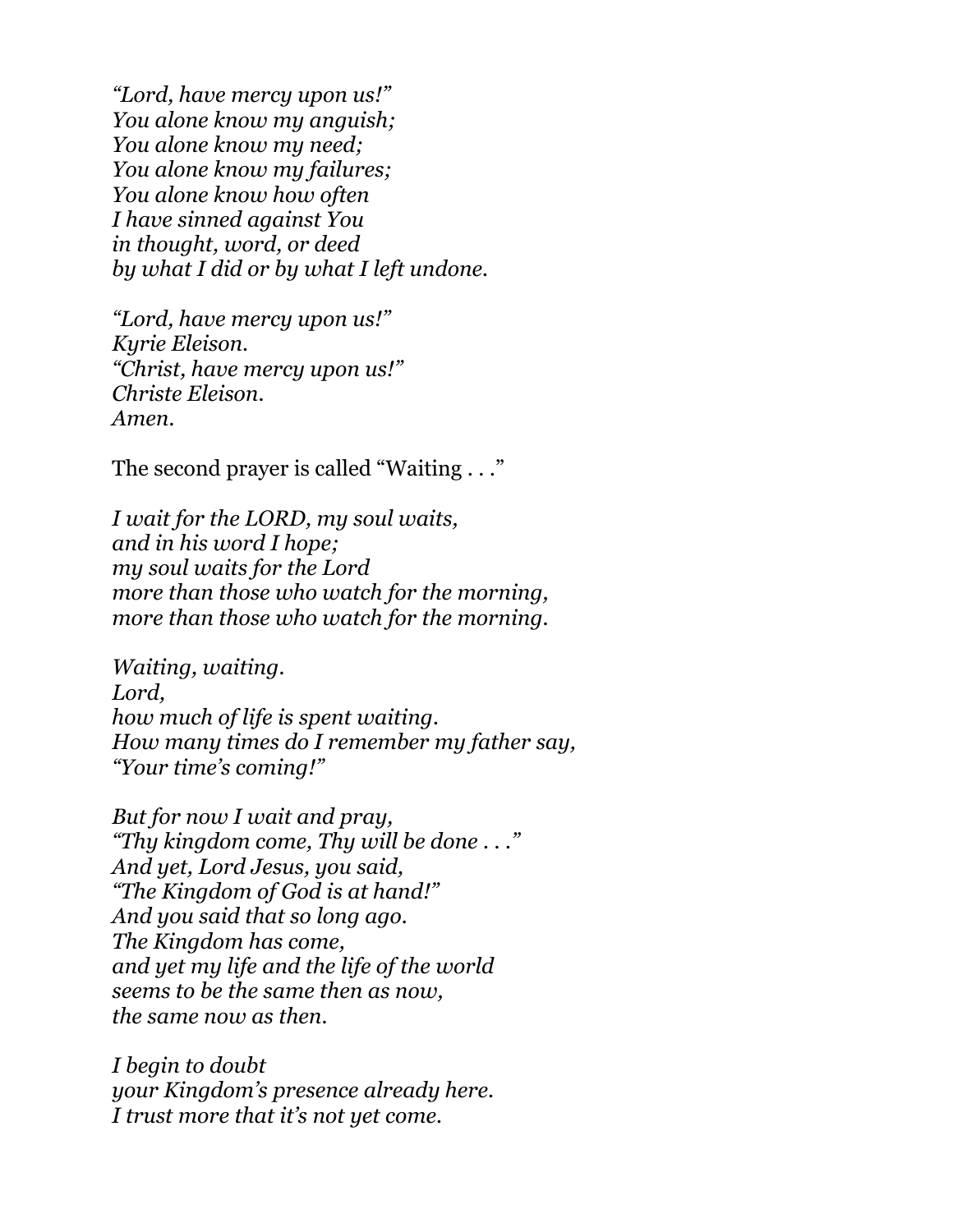## *And so I wait.*

 *And I wonder: Do I wait "more than those who watch for the morning?" Those who search the horizon for a change in color, a sign of the sun's rising. Those who long for the darkness to be broken with the first light of dawn. Those who expect the new day, new opportunity, new hope.* 

 *Do I wait actively watching for your resurrection Son to pierce the darkness making a day into the Lord's day transforming not yet into already altering life into abundant living?* 

 *Come, Lord Jesus, tear open the divide between my heart and Thine, that I may see Your kingdom come, that I may live Your will be done. Today may I wait not as a sluggard, but as an expectant mother, watching for signs of your coming birth into my life and the life of the world! Amen.* 

When we were in seminary, Nancy worked in the dining hall kitchen at Lingle Hall. She scraped and rinsed dishes, loaded and unloaded "Hobart" the industrial dishwasher, and slung table scraps into the trashcans through the hole in the stainless steel counter. From time to time, she would get to a 2:00 o'clock class just before the bell would ring, after working the lunch shift, and slide into her seat next to me. When I would wrinkle my nose, she'd look at me and say, "Hey, I've been in the Pit!"

 "In the Pit!" There's a reason we say "That's the pits!" when we're talking about some lousy or very difficult situation. Psalm 130 begins with someone's honest lament, "Out of the depths I cry to you, O Lord. Lord, hear my voice!" He's really saying, "This is the pits, O Lord. Lord, hear my voice!"

 An acquaintance and colleague describes leading a study tour in the Middle East a few years ago. The group visited the chapel of the Hadassah Hospital in Jerusalem. Many people visit the hospital regularly who are not sick or patients. They come to see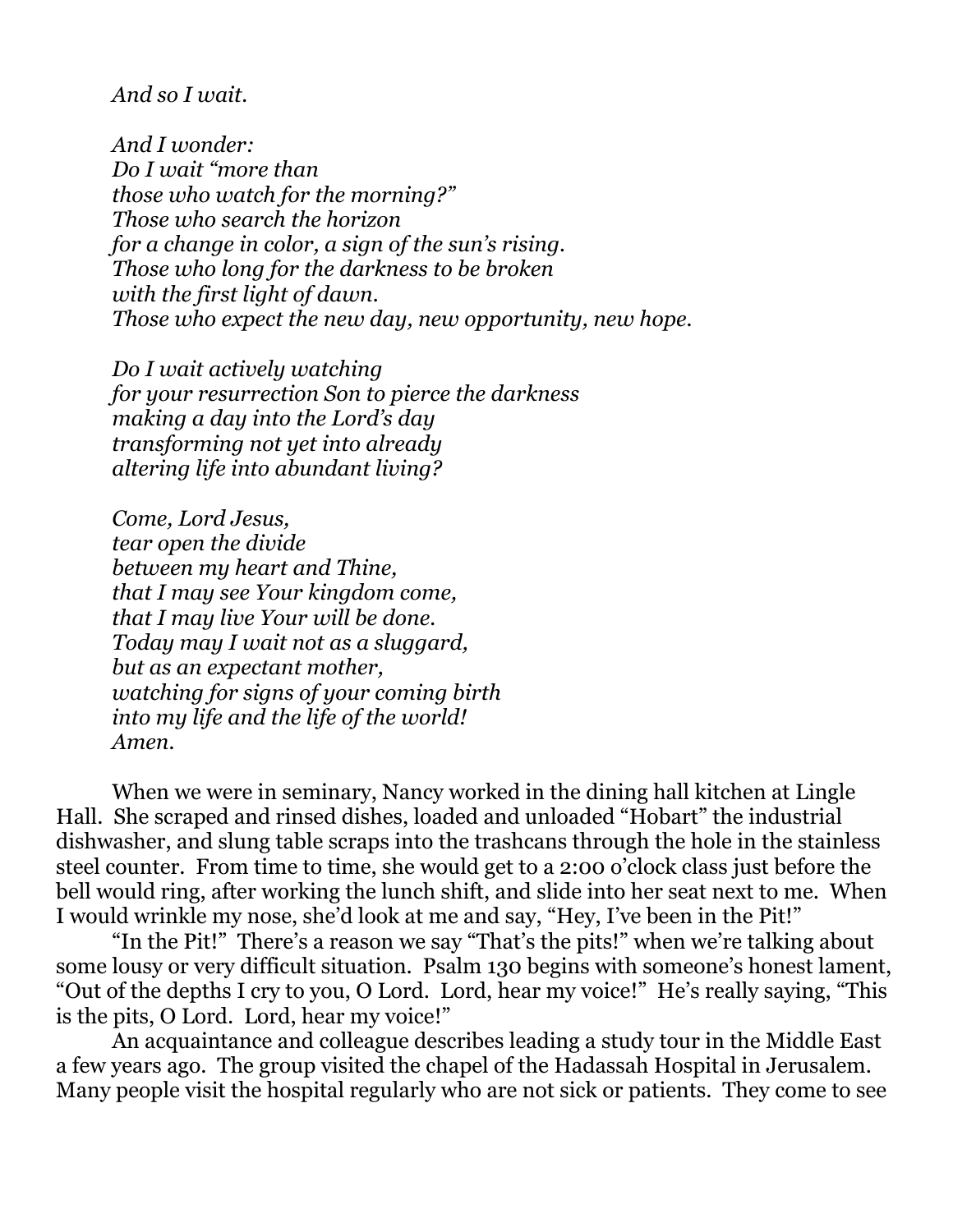a set of twelve stained-glass windows created by the French-Jewish artist Marc Chagall. The windows were inspired by Jacob's blessings on his twelve sons and Moses' blessings on the twelve tribes of Israel. At the dedication of the chapel windows on February 6, 1962, the artist said, "This is my modest gift to the Jewish people who have always dreamt of biblical love, friendship and of peace among all peoples. This is my gift to that people which lived here thousands of years ago, among the other Semitic people."

 The leader of that study group writes about how the windows are set within a domed ceiling so that people who come to see them are naturally directed to look toward heaven. He says, "As we gazed at the windows, however, a member of our group noticed another feature of the chapel. Directly below the windows the floor was sunken, and in the middle of the depressed area was a pulpit. Curious about this design, we asked about this architectural feature. The hospital representative explained, "The floor beneath the windows was made this way because we believe all prayer should be offered 'out of the depths.'"1

Maybe you're feeling like you're "in the Pit" today. Certainly there have been and will be times when you cry out to God from the depths — from the depths of illness from the pit of sorrow — from the depths of depression — from the pit of disillusionment  $-$  from the depths of worry  $-$  from the pit of guilt  $-$  from the depths of uncertainty — from the pit of fear.

When we're "in the Pit" and crying out from the depths, it may be hard to hear and take to heart the psalmist's encouragement to "wait for and hope in the Lord!" We're more inclined to want answers right away. We want the problem resolved. We want the pain to go away. We want our hope restored. Psalm 130 honestly acknowledges how we all feel when we're "in the Pit." The psalmist doesn't stick his head in the sand and ignore the dark and difficult times we go through in this life. He doesn't advise us to give up, to throw up our hands, or to depend on ourselves to get out of "the Pit." Instead, he says, "wait for and hope in the Lord."

 Why? Why should we wait for and hope in the Lord? An old Scottish preacher once said about the beloved 23rd Psalm, "The Lord is my shepherd, and more than that, he has two fine collie dogs, Goodness and Mercy. With him before and them behind, even poor sinners like you and me can hope to win home at last." In a similar way, Psalm 130 paints a picture of God's three friends who are always with him forgiveness, steadfast love or grace, and redemption. One person has said, "Wherever [God] goes, whatever way he turns, they accompany him and go with him. To encounter this God is also to meet with grace and forgiveness and abundant redemption."2 Our New Testament lesson from Romans 5 this morning says the same thing, "Since we are justified by faith, we have peace with God through our Lord Jesus Christ . . . God proves his love for us in that while we still were sinners Christ died for us . . . For if while we were enemies, we were reconciled to God through the death of his Son, much more surely, having been reconciled, will we be saved by his life." (Romans 5:1, 8, 10)